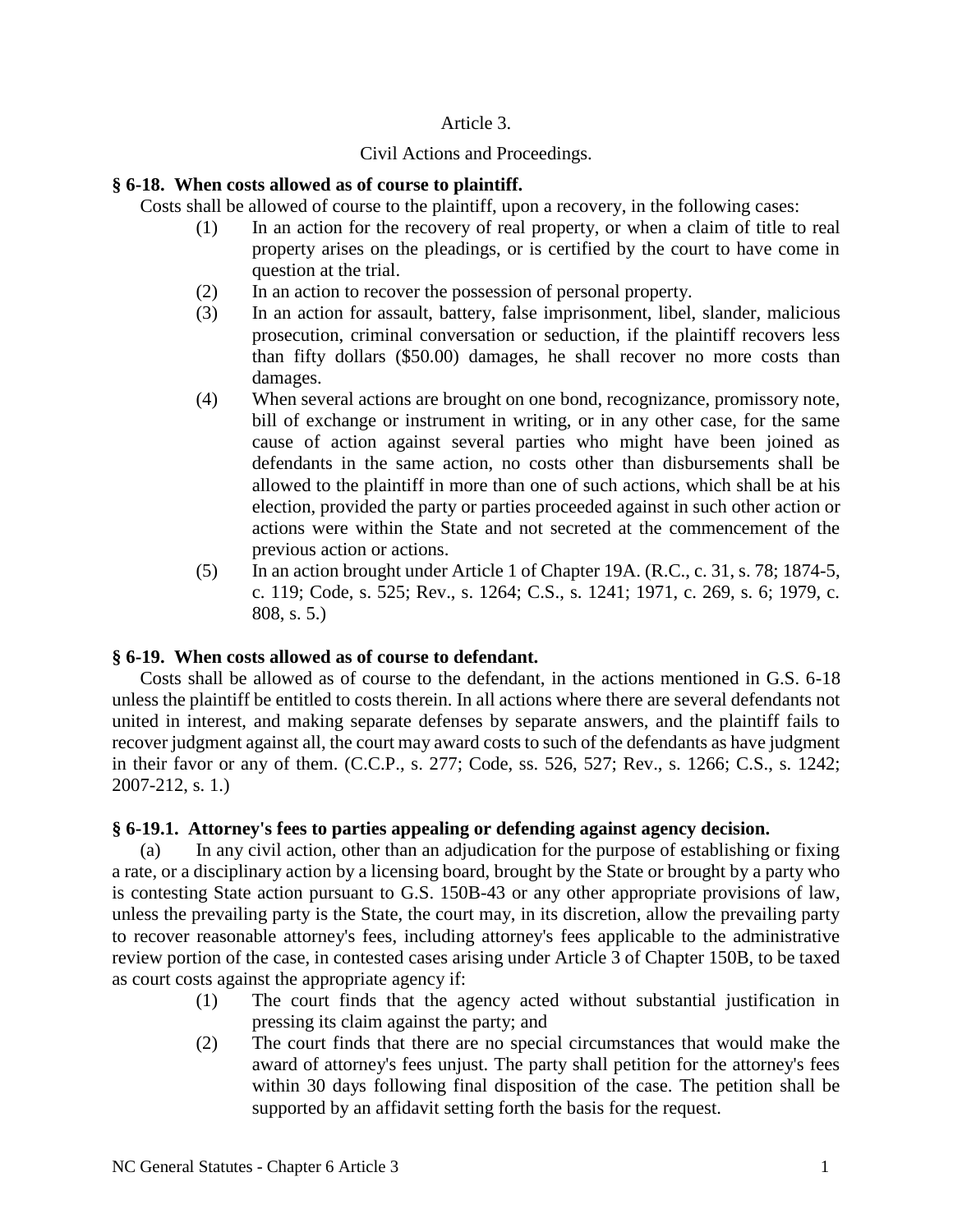Nothing in this section shall be deemed to authorize the assessment of attorney's fees for the administrative review portion of the case in contested cases arising under Article 9 of Chapter 131E of the General Statutes.

Nothing in this section grants permission to bring an action against an agency otherwise immune from suit or gives a right to bring an action to a party who otherwise lacks standing to bring the action.

Any attorney's fees assessed against an agency under this section shall be charged against the operating expenses of the agency and shall not be reimbursed from any other source.

(b) Expired. (1983, c. 918, s. 1; 1987, c. 827, s. 1; 2000-190, s. 1; 2009-475, s. 8.)

## **§ 6-19.2: Repealed by Session Laws 1995, c. 388, s. 6.**

### **§ 6-20. Costs allowed or not, in discretion of court.**

In actions where allowance of costs is not otherwise provided by the General Statutes, costs may be allowed in the discretion of the court. Costs awarded by the court are subject to the limitations on assessable or recoverable costs set forth in G.S. 7A-305(d), unless specifically provided for otherwise in the General Statutes. (Code, s. 527; Rev., s. 1267; C.S., s. 1243; 2007-212, s. 2.)

## **§ 6-21. Costs allowed either party or apportioned in discretion of court.**

Costs in the following matters shall be taxed against either party, or apportioned among the parties, in the discretion of the court:

- (1) Application for years' support, for surviving spouse or children.
- (2) Caveats to wills and any action or proceeding that may require the construction of any will or trust agreement, or fix the rights and duties of parties under any will or trust agreement. In any caveat proceeding under this subdivision, the court shall allow attorneys' fees for the attorneys of the caveators only if it finds that the proceeding has substantial merit.
- (3) Habeas corpus. The court shall direct which officer shall tax the costs of the proceeding.
- (4) In actions for divorce or alimony. The court may, both before and after judgment, make any order respecting the payment of costs incurred by either spouse from the sole and separate estate of either spouse, as may be just.
- (5) Application for the establishment, alteration, or discontinuance of a public road, cartway, or ferry. The board of county commissioners in its discretion may assess the costs incurred before the board.
- (6) The compensation of referees and commissioners to take depositions.
- (7) All costs and expenses incurred in special proceedings for the partition of real or personal property under Chapter 46A of the General Statutes, except that attorneys' fees shall be assessed in accordance with G.S. 46A-3.
- (8) In all proceedings under Chapter 156 of the General Statutes relating to drainage, except as otherwise provided in that Chapter.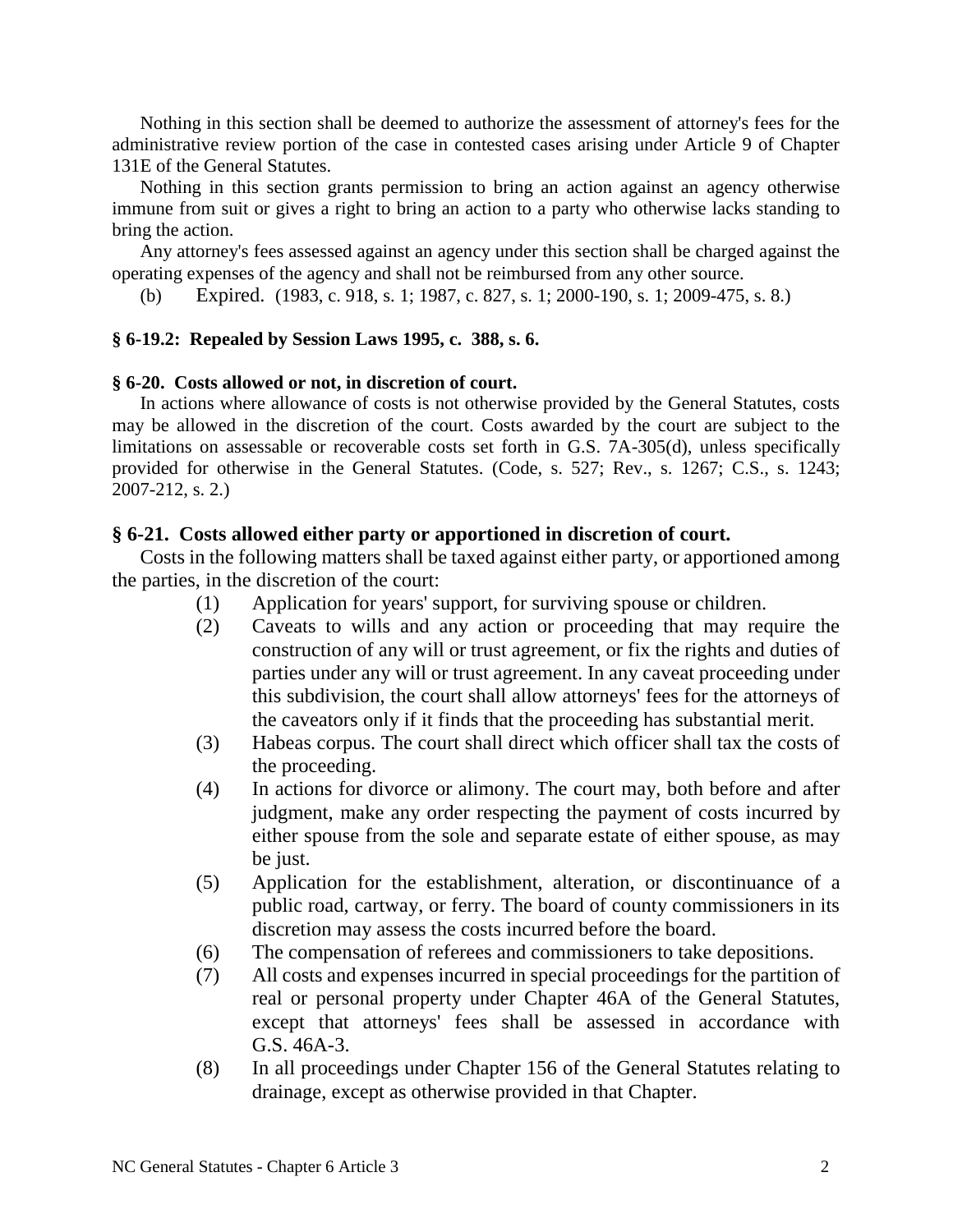- (9) Repealed by Session Laws 2020-23, s. 10, effective October 1, 2020.
- (10) In proceedings under Article 3 of Chapter 49 of the General Statutes regarding children born out of wedlock.
- (11) In custody proceedings under Chapter 50A of the General Statutes.
- (12) In actions brought for misappropriation of a trade secret under Article 24 of Chapter 66 of the General Statutes.

The word "costs" as used in this section includes reasonable attorneys' fees in whatever amounts the court in its discretion determines and allows. Attorneys' fees in actions for alimony, however, shall not be included in the costs as provided in this section but shall be determined and provided for in accordance with G.S. 50-16.4. (Code, ss. 533, 1294, 1323, 1422, 1660, 2039, 2056, 2134, 2161; 1889, c. 37; 1893, c. 149, s. 6; Rev., s. 1268; C.S., s. 1244; 1937, c. 143; 1955, c. 1364; 1965, c. 633; 1967, c. 993, s. 2; c. 1152, s. 5; 1977, c. 576; 1979, c. 110, s. 3; 1981, c. 809, s. 1; c. 890, s. 2; 2013-198, s. 1; 2020-23, ss. 7, 10.)

# **§ 6-21.1. Allowance of counsel fees as part of costs in certain cases.**

(a) In any personal injury or property damage suit, or suit against an insurance company under a policy issued by the defendant insurance company in which the insured or beneficiary is the plaintiff, instituted in a court of record, upon findings by the court (i) that there was an unwarranted refusal by the defendant to negotiate or pay the claim which constitutes the basis of such suit, (ii) that the amount of damages recovered is twenty-five thousand dollars (\$25,000) or less, and (iii) that the amount of damages recovered exceeded the highest offer made by the defendant no later than 90 days before the commencement of trial, the presiding judge may, in the judge's discretion, allow a reasonable attorneys' fees to the duly licensed attorneys representing the litigant obtaining a judgment for damages in said suit, said attorneys' fees to be taxed as a part of the court costs. The attorneys' fees so awarded shall not exceed ten thousand dollars (\$10,000).

(b) When the presiding judge determines that an award of attorneys' fees is to be made under this statute, the judge shall issue a written order including findings of fact detailing the factual basis for the finding of an unwarranted refusal to negotiate or pay the claim, and setting forth the amount of the highest offer made 90 days or more before the commencement of trial, and the amount of damages recovered, as well as the factual basis and amount of any such attorneys' fees to be awarded. (1959, c. 688; 1963, c. 1193; 1967, c. 927; 1969, c. 786; 1979, c. 401; 1985 (Reg. Sess., 1986), c. 976; 2011-283, s. 3.1; 2011-317, s. 1.1; 2013-159, s. 5.)

## **§ 6-21.2. Attorneys' fees in notes, etc., in addition to interest.**

Obligations to pay attorneys' fees upon any note, conditional sale contract or other evidence of indebtedness, in addition to the legal rate of interest or finance charges specified therein, shall be valid and enforceable, and collectible as part of such debt, if such note, contract or other evidence of indebtedness be collected by or through an attorney at law after maturity, subject to the following provisions:

> (1) If such note, conditional sale contract or other evidence of indebtedness provides for attorneys' fees in some specific percentage of the "outstanding balance" as herein defined, such provision and obligation shall be valid and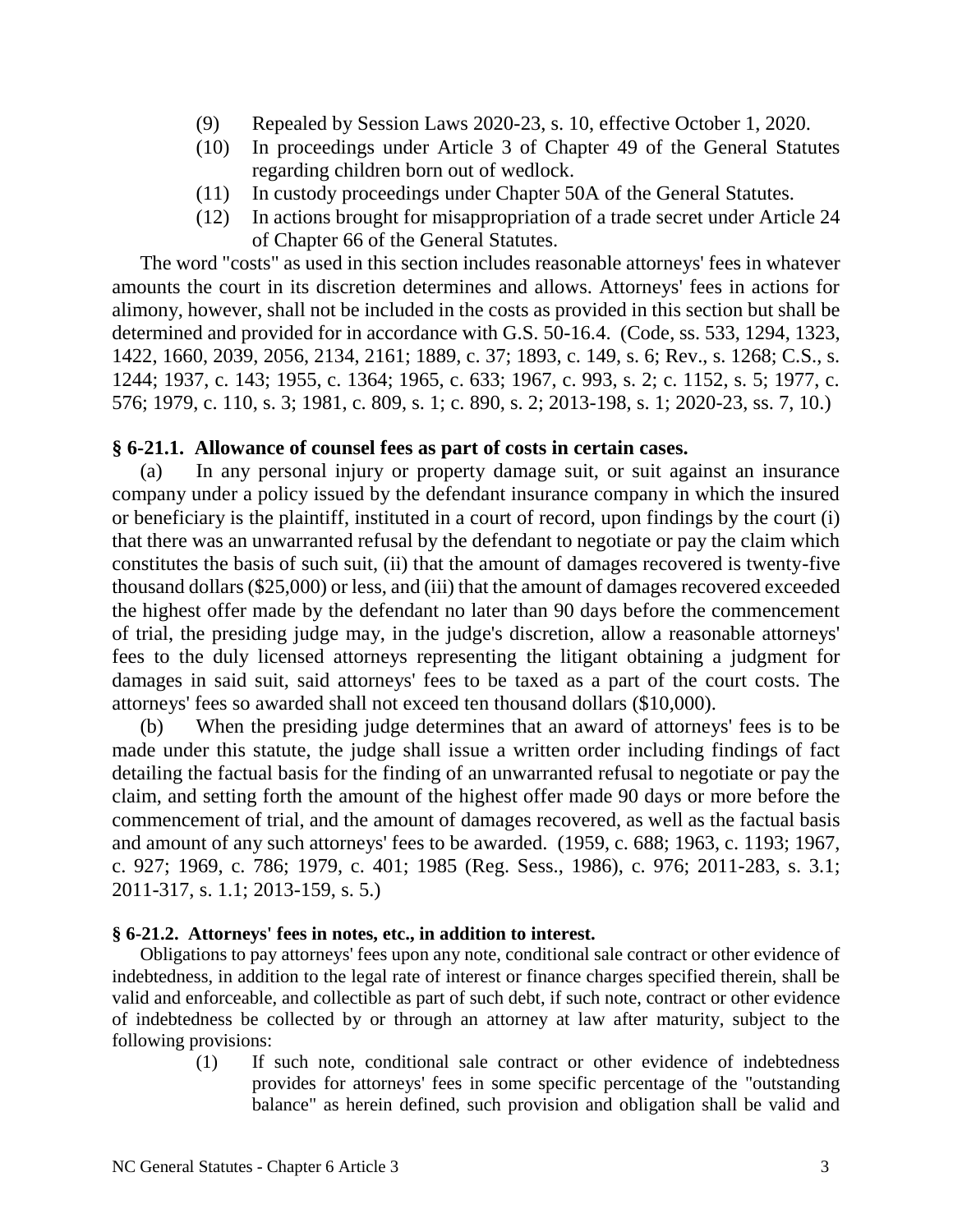enforceable up to but not in excess of fifteen percent (15%) of said "outstanding balance" owing on said note, contract or other evidence of indebtedness.

- (2) If such note, conditional sale contract or other evidence of indebtedness provides for the payment of reasonable attorneys' fees by the debtor, without specifying any specific percentage, such provision shall be construed to mean fifteen percent (15%) of the "outstanding balance" owing on said note, contract or other evidence of indebtedness.
- (3) As to notes and other writing(s) evidencing an indebtedness arising out of a loan of money to the debtor, the "outstanding balance" shall mean the principal and interest owing at the time suit is instituted to enforce any security agreement securing payment of the debt and/or to collect said debt.
- (4) As to conditional sale contracts and other such security agreements which evidence both a monetary obligation and a security interest in or a lease of specific goods, the "outstanding balance" shall mean the "time price balance" owing as of the time suit is instituted by the secured party to enforce the said security agreement and/or to collect said debt.
- (5) The holder of an unsecured note or other writing(s) evidencing an unsecured debt, and/or the holder of a note and chattel mortgage or other security agreement and/or the holder of a conditional sale contract or any other such security agreement which evidences both a monetary obligation and a security interest in or a lease of specific goods, or his attorney at law, shall, after maturity of the obligation by default or otherwise, notify the maker, debtor, account debtor, endorser or party sought to be held on said obligation that the provisions relative to payment of attorneys' fees in addition to the "outstanding balance" shall be enforced and that such maker, debtor, account debtor, endorser or party sought to be held on said obligation has five days from the mailing of such notice to pay the "outstanding balance" without the attorneys' fees. If such party shall pay the "outstanding balance" in full before the expiration of such time, then the obligation to pay the attorneys' fees shall be void, and no court shall enforce such provisions.
- (6) If the attorneys' fees are for services rendered to an assignee or a debt buyer, as defined in G.S. 58-70-15, all of the following materials setting forth a party's obligation to pay attorneys' fees shall be provided to the court before a court may enforce those provisions:
	- a. A copy of the contract or other writing evidencing the original debt, which must contain a signature of the defendant. If a claim is based on credit card debt and no such signed writing evidencing the original debt ever existed, then copies of documents generated when the credit card was actually used must be attached.
	- b. A copy of the assignment or other writing establishing that the plaintiff is the owner of the debt. If the debt has been assigned more than once, then each assignment or other writing evidencing transfer of ownership must be attached to establish an unbroken chain of ownership. Each assignment or other writing evidencing transfer of ownership must contain the original account number of the debt purchased and must clearly show the debtor's name associated with that account number.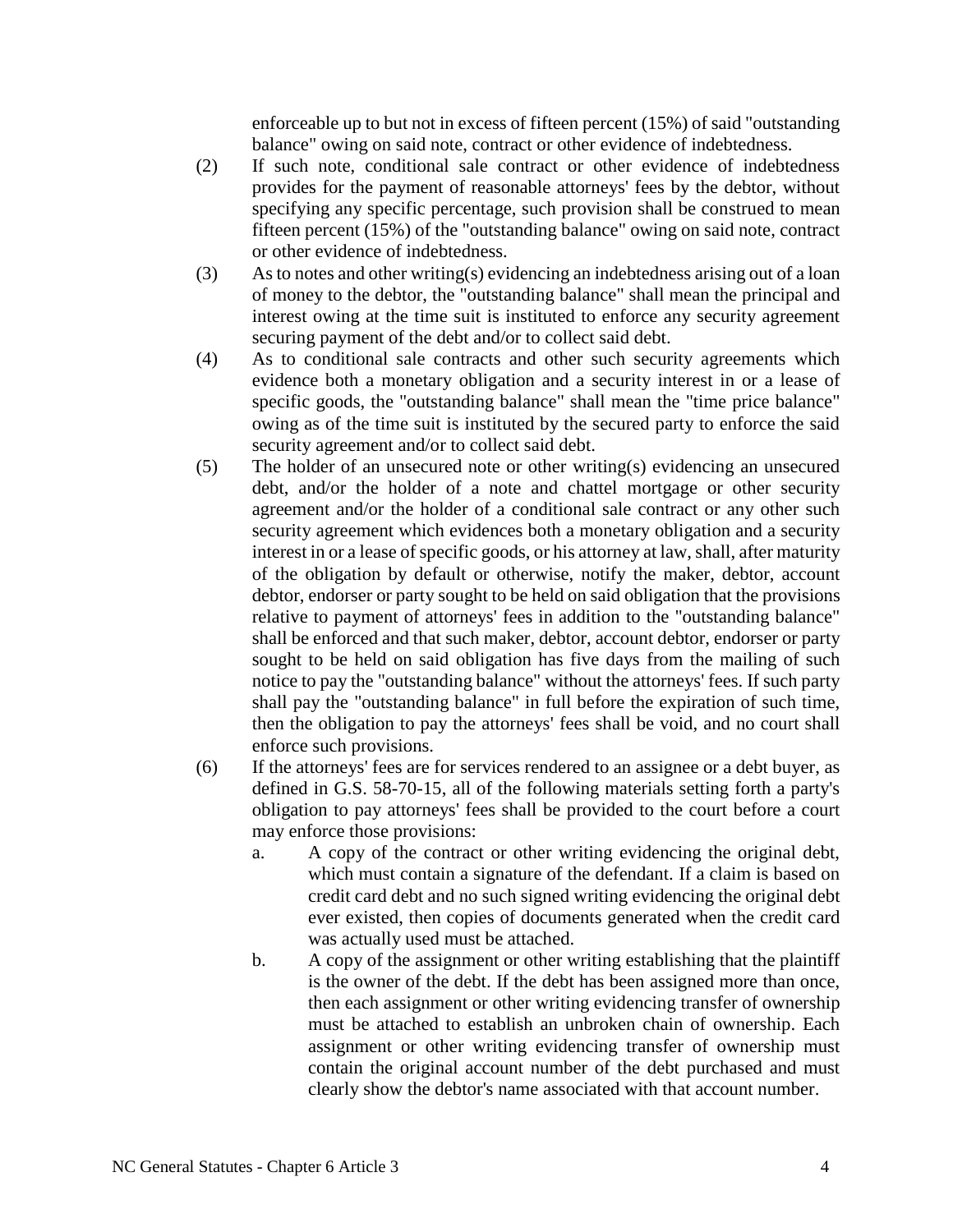Notwithstanding the foregoing, however, if debtor has defaulted or violated the terms of the security agreement and has refused, on demand, to surrender possession of the collateral to the secured party as authorized by G.S. 25-9-609, with the result that said secured party is required to institute an ancillary claim and delivery proceeding to secure possession of said collateral; no such written notice shall be required before enforcement of the provisions relative to payment of attorneys' fees in addition to the outstanding balance. (1967, c. 562, s. 4; 2000-169, s. 27; 2009-573, s. 7.)

## **§ 6-21.3. Remedies for returned check.**

(a) Notwithstanding any criminal sanctions that may apply, a person, firm, or corporation who knowingly draws, makes, utters, or issues and delivers to another any check or draft drawn on any bank or depository that refuses to honor the same because the maker or drawer does not have sufficient funds on deposit in or credit with the bank or depository with which to pay the check or draft upon presentation or because the check has previously been presented and honored for the payment of money or its equivalent, and who fails to pay the same amount, any service charges imposed on the payee by a bank or depository for processing the dishonored check, and any processing fees imposed by the payee pursuant to G.S. 25-3-506 in cash to the payee within 30 days following written demand therefor, shall be liable to the payee (i) for the amount owing on the check, the service charges, and processing fees and (ii) for additional damages of three times the amount owing on the check, not to exceed five hundred dollars (\$500.00) or to be less than one hundred dollars (\$100.00). If the amount claimed in the first demand letter is not paid, the claim for the amount of the check, the service charges and processing fees, and the treble damages provided for in this subsection may be made by a subsequent letter of demand prior to filing an action. In an action under this section the court or jury may, however, waive all or part of the additional damages upon a finding that the defendant's failure to satisfy the dishonored check or draft was due to economic hardship.

The initial written demand for the amount of the check, the service charges, and processing fees shall be mailed by certified mail to the defendant at the defendant's last known address and shall be in the form set out in subsection (a1) of this section. The subsequent demand letter demanding the amount of the check, the service charges, the processing fees, and treble damages shall be mailed by certified mail to the defendant at the defendant's last known address and shall be in the form set out in subsection (a2) of this section. If the payee chooses to send the demand letter set out in subsection (a2) of this section, then the payee may not file an action to collect the amount of the check, the service charges, the processing fees, or treble damages until 30 days following the written demand set out in subsection (a2) of this section.

(a1) The first notification letter shall be substantially in the following form:

This letter is written pursuant to G.S.  $6-21.3$  to inform you that on you made and delivered to the business listed above a check payable to this business containing your name and address in the sum of \$ containing vour name and address in the sum of \$ contains when  $\theta$ or institution), account #\_\_\_\_\_. [If the check was received in a face-to-face transaction insert this sentence: This check contained a drivers license identification number from a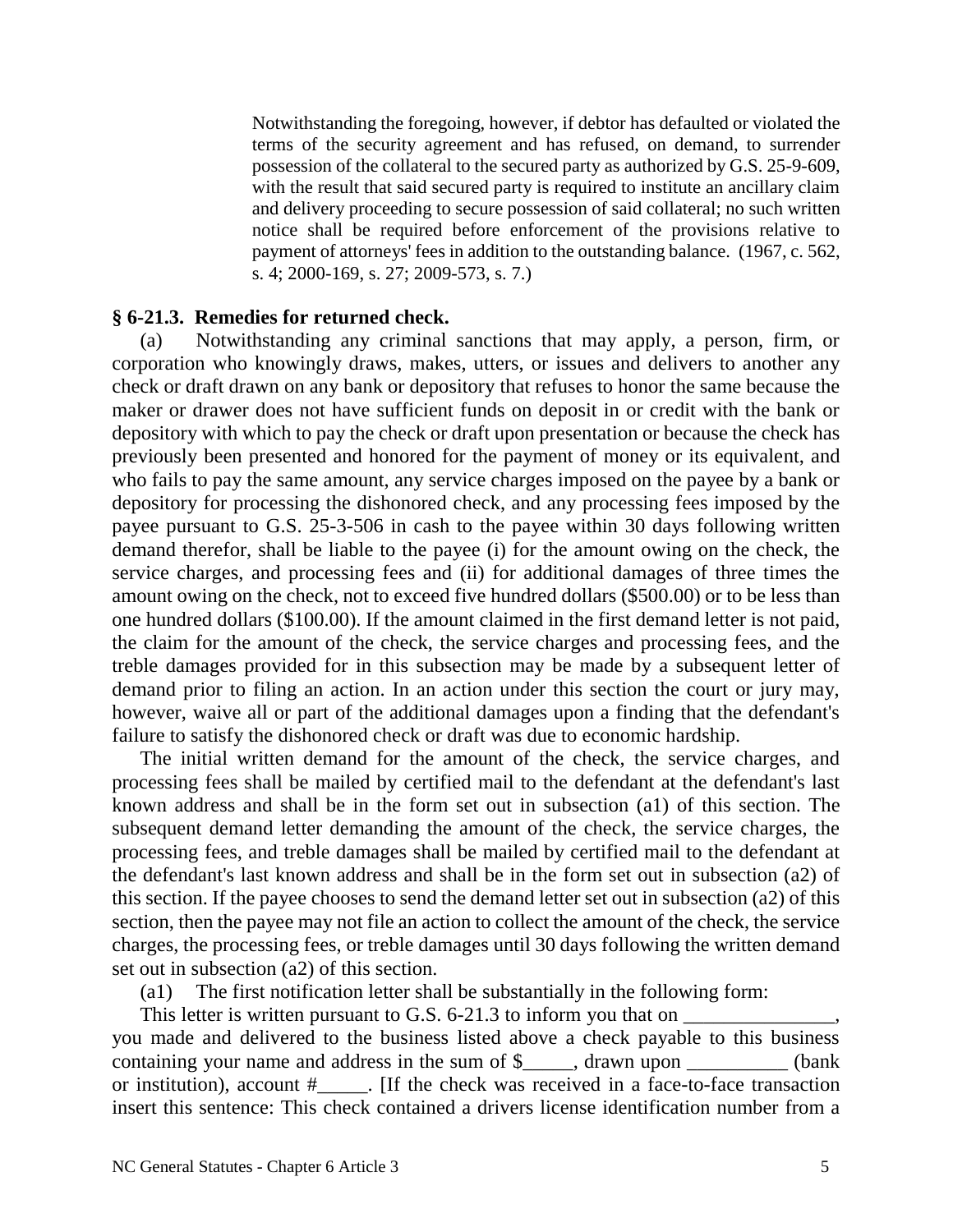card with your photograph and mailing address, which was used to identify you at the time the check was accepted.] [If the check was delivered by mail insert this sentence: We have compared your name, address, and signature on the check with the name, address, and signature on file in the account previously established by you or on your behalf, and the signature on the check appears to be genuine.] Also, we have received no information that this was a stolen check, if that is the circumstance.

The check has been dishonored by the bank for the following reasons:

\_\_\_\_\_\_\_\_\_\_\_\_\_\_\_\_\_\_\_\_\_\_\_\_\_\_\_\_\_\_\_\_\_\_\_\_\_\_\_\_\_\_\_\_\_\_\_\_\_\_\_\_\_\_\_\_\_\_\_\_

As acceptor of the check, we give you notice to rectify any bank error or other error in connection with the transaction, and to pay the face value of the check, plus the fees as authorized under G.S. 25-3-506 and G.S. 6-21.3(a) as follows:

| Face value of the check #    |  |
|------------------------------|--|
| Processing fee authorized    |  |
| under G.S. 25-3-506          |  |
| Bank service fees authorized |  |
| under G.S. $6-21.3$          |  |
| Total amount due:            |  |

If the total amount due listed above is not paid within 30 days of the mailing of this letter, thereafter we may file a civil action to seek civil damages of three times the amount of the check (with a minimum damage of one hundred dollars (\$100.00) and a maximum damage of five hundred dollars (\$500.00)) for allegedly giving a worthless check in violation of law (G.S. 6-21.3), in addition to the amount of the check and the fees specified above.

Appropriate relief will then be sought before a court of proper jurisdiction for full payment of the check plus all costs, treble damages, and witness fees.

If you do not believe you are liable for these amounts, you will have a right to present your defense in court. To pay the check or obtain information, contact the undersigned at the above business location. Cash or a bank official check will be the only acceptable means of redeeming the dishonored check.

If you do not believe that you owe the amount claimed in this letter or if you believe you have received this letter in error, please notify the undersigned at the above business location as soon as possible.

(a2) If the total amount due in subsection (a1) has not been paid within 30 days after the mailing of the notification letter, a subsequent demand letter may be sent and shall be substantially in the following form:

On \_\_\_\_\_\_\_\_\_\_, we informed you that we received a check payable to this business containing your name and address in the sum of \$\_\_\_\_, drawn upon \_\_\_\_\_\_\_\_\_ (bank or institution), account #\_\_\_\_\_\_\_\_\_\_\_\_\_\_\_. This check contained identification information which was used to identify you as the maker of the check. Also, we have received no information that this was a stolen check, if that is the circumstance.

The check has been dishonored by the bank for the following reasons:

\_\_\_\_\_\_\_\_\_\_\_\_\_\_\_\_\_\_\_\_\_\_\_\_\_\_\_\_\_\_\_\_\_\_\_\_\_\_\_\_\_\_\_\_\_\_\_\_\_\_\_\_\_\_\_\_\_\_\_\_

We notified you that you were responsible for the face value of the check  $(\frac{1}{2})$  plus the fees authorized under G.S. 25-3-506 (\$ $\qquad$ ) and G.S. 6-21.3(a) (\$ $\qquad$ ) for a total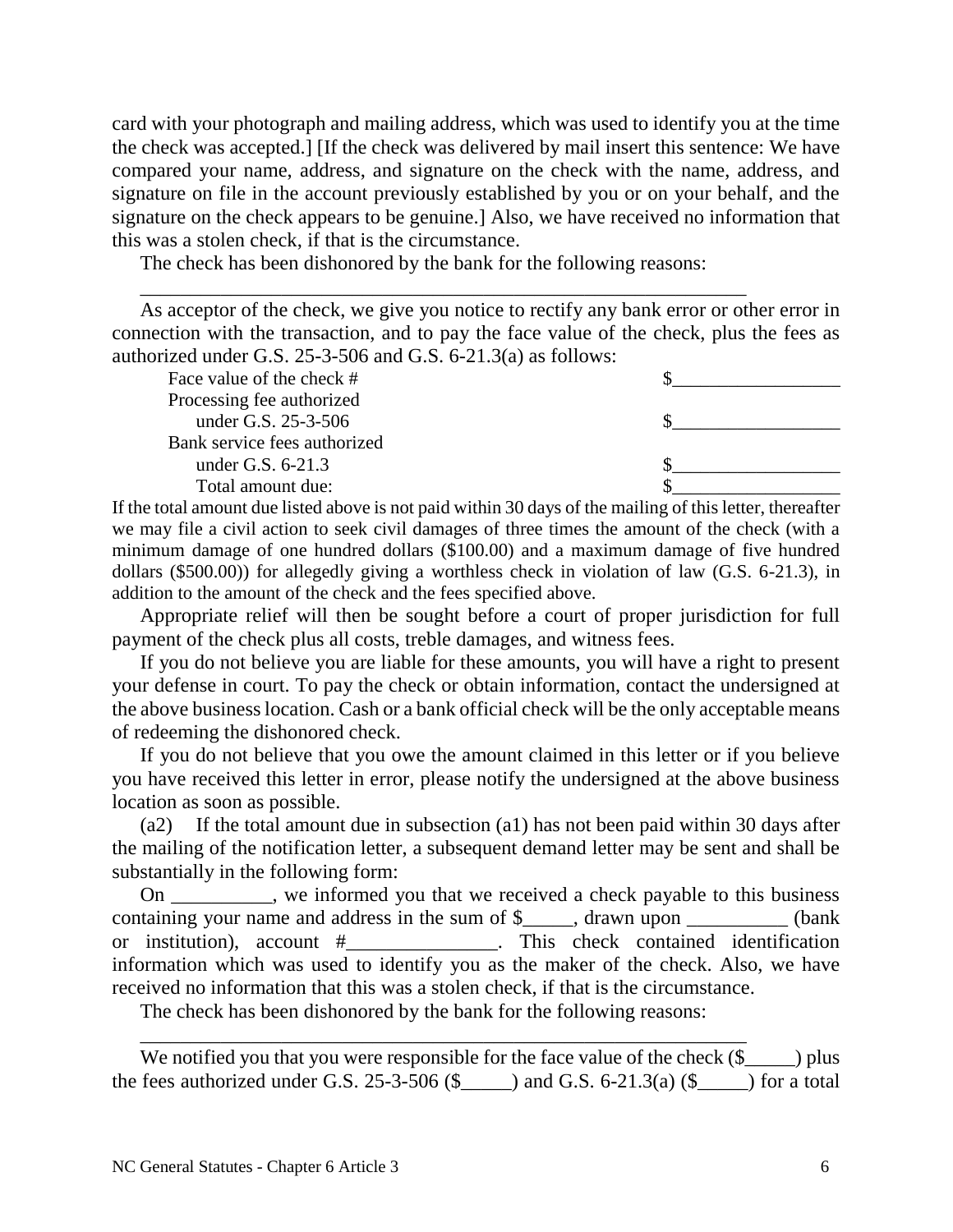amount due of \$\_\_\_\_\_. Thirty days have passed since the mailing of that notification letter, and you have not made payment to us for that total amount due.

Under G.S. 6-21.3, we claim you are now liable for the face value of the check, the fees, and treble damages. The damages we claim are three times the amount of the check or one hundred dollars (\$100.00), whichever is greater, but cannot exceed five hundred dollars (\$500.00). The total amount we claim now due is:

| Face value of the check           |  |
|-----------------------------------|--|
| Processing fee authorized         |  |
| under G.S. 25-3-506               |  |
| Bank service fees authorized      |  |
| under G.S. 6-21.3                 |  |
| Three times the face value of the |  |
| check, with a minimum of \$100.00 |  |
| and a maximum of \$500.00         |  |
| Total amount due:                 |  |

Payment of the total amount claimed above within 30 days of the mailing of this letter shall satisfy this civil remedy for the returned check.

If payment has not been received within this 30-day period, we will seek appropriate relief before a court of proper jurisdiction for full payment of the check plus all costs, treble damages, and witness fees.

If you do not believe you are liable for these amounts, you will have a right to present your defense in court. To pay the check or obtain information, contact the undersigned at the above business location. Cash or a bank official check will be the only acceptable means of redeeming the dishonored check.

If you do not believe that you owe the amount claimed in this letter or if you believe you have received this letter in error, please notify the undersigned at the above business location as soon as possible.

(b) In an action under subsection (a) of this section, the presiding judge or magistrate may award the prevailing party, as part of the court costs payable, a reasonable attorney's fee to the duly licensed attorney representing the prevailing party in such suit.

(c) It shall be an affirmative defense, in addition to other defenses, to an action under this section if it is found that: (i) full satisfaction of the amount of the check or draft was made prior to the commencement of the action, or (ii) that the bank or depository erred in dishonoring the check or draft, or (iii) that the acceptor of the check knew at the time of acceptance that there were insufficient funds on deposit in the bank or depository with which to cause the check to be honored.

(d) The remedy provided for herein shall apply only if the check was drawn, made, uttered or issued with knowledge there were insufficient funds in the account, that no credit existed with the bank or depository with which to pay the check or draft upon presentation, or that the check was presented with the knowledge that the check had previously been presented and honored for the payment of money or its equivalent.

(e) A check or draft refused by a bank or depository, or the image of that check or draft, may be submitted as evidence for the remedy provided by this section if the bank or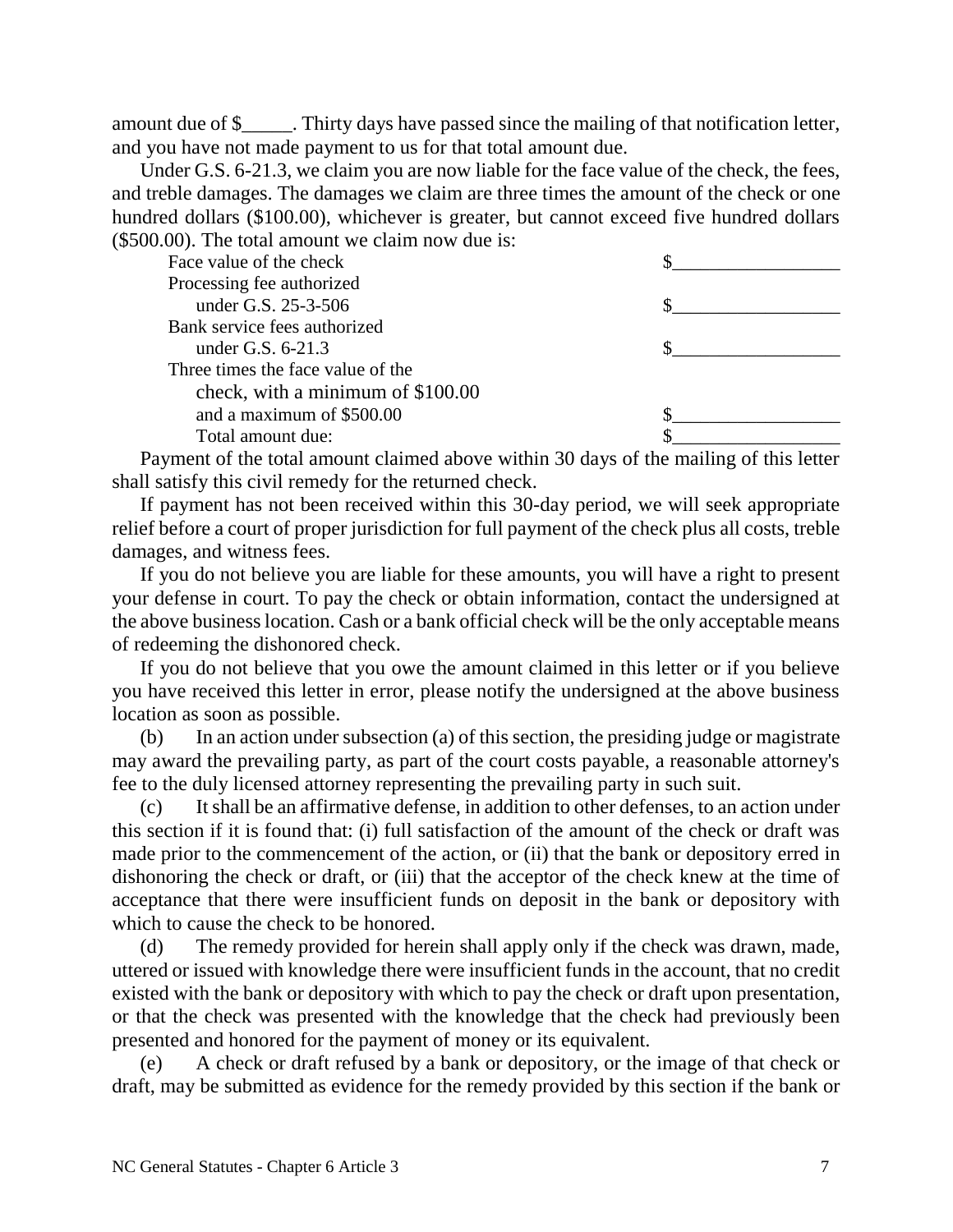depository has returned it in the regular course of business stamped, marked, or with an attachment indicating the reason for the dishonor with terms that include, but are not limited to, the following: "insufficient funds," "no account," "account closed," "NSF," "uncollected," "unable to locate," "stale dated," "postdated," "endorsement irregular," "signature irregular," "nonnegotiable," "altered," "unable to process," "refer to maker," "duplicate presentment," "forgery," "noncompliant," or "UCD noncompliant." (1975, c. 129, s. 1; 1981, c. 781, s. 2; 1985, c. 643; 1993, c. 374, s. 1; 1995, c. 356, s. 1; 1995 (Reg. Sess., 1996), c. 742, s. 5; 2013-244, ss. 1-3.)

## **§ 6-21.4. Allowance of counsel fees and costs in certain cases involving principals or teachers.**

In any civil action brought against a public school principal or teacher as defined in G.S. 115C-390 arising or resulting from the use of corporal punishment, upon a determination that the principal or teacher has prevailed and that the plaintiff's action was frivolous or without substantial merit, the presiding judge may, in his discretion, allow a reasonable attorney fee to the duly licensed attorney representing the principal or teacher. The attorney's fee shall be taxed as part of the court costs. (1981, c. 381, s. 1; c. 682, s. 22.)

## **§ 6-21.5. Attorney's fees in nonjusticiable cases.**

In any civil action, special proceeding, or estate or trust proceeding, the court, upon motion of the prevailing party, may award a reasonable attorney's fee to the prevailing party if the court finds that there was a complete absence of a justiciable issue of either law or fact raised by the losing party in any pleading. The filing of a general denial or the granting of any preliminary motion, such as a motion for judgment on the pleadings pursuant to G.S. 1A-1, Rule 12, a motion to dismiss pursuant to G.S. 1A-1, Rule 12(b)(6), a motion for a directed verdict pursuant to G.S. 1A-1, Rule 50, or a motion for summary judgment pursuant to G.S. 1A-1, Rule 56, is not in itself a sufficient reason for the court to award attorney's fees, but may be evidence to support the court's decision to make such an award. A party who advances a claim or defense supported by a good faith argument for an extension, modification, or reversal of law may not be required under this section to pay attorney's fees. The court shall make findings of fact and conclusions of law to support its award of attorney's fees under this section. (1983 (Reg. Sess., 1984), c. 1039, s. 1; 2006-259, s.  $13(l)$ .)

## **§ 6-21.6. Reciprocal attorneys' fees provisions in business contracts.**

- (a) As used in this section, the following definitions apply:
	- (1) Business contract. A contract entered into primarily for business or commercial purposes. The term does not include a consumer contract, an employment contract, or a contract to which a government or a governmental agency of this State is a party.
	- (2) Consumer contract. A contract entered into by one or more individuals primarily for personal, family, or household purposes.
	- (3) Employment contract. A contract between an individual and another party to provide personal services by that individual to the other party, whether the relationship is in the nature of employee-employer or principal-independent contractor.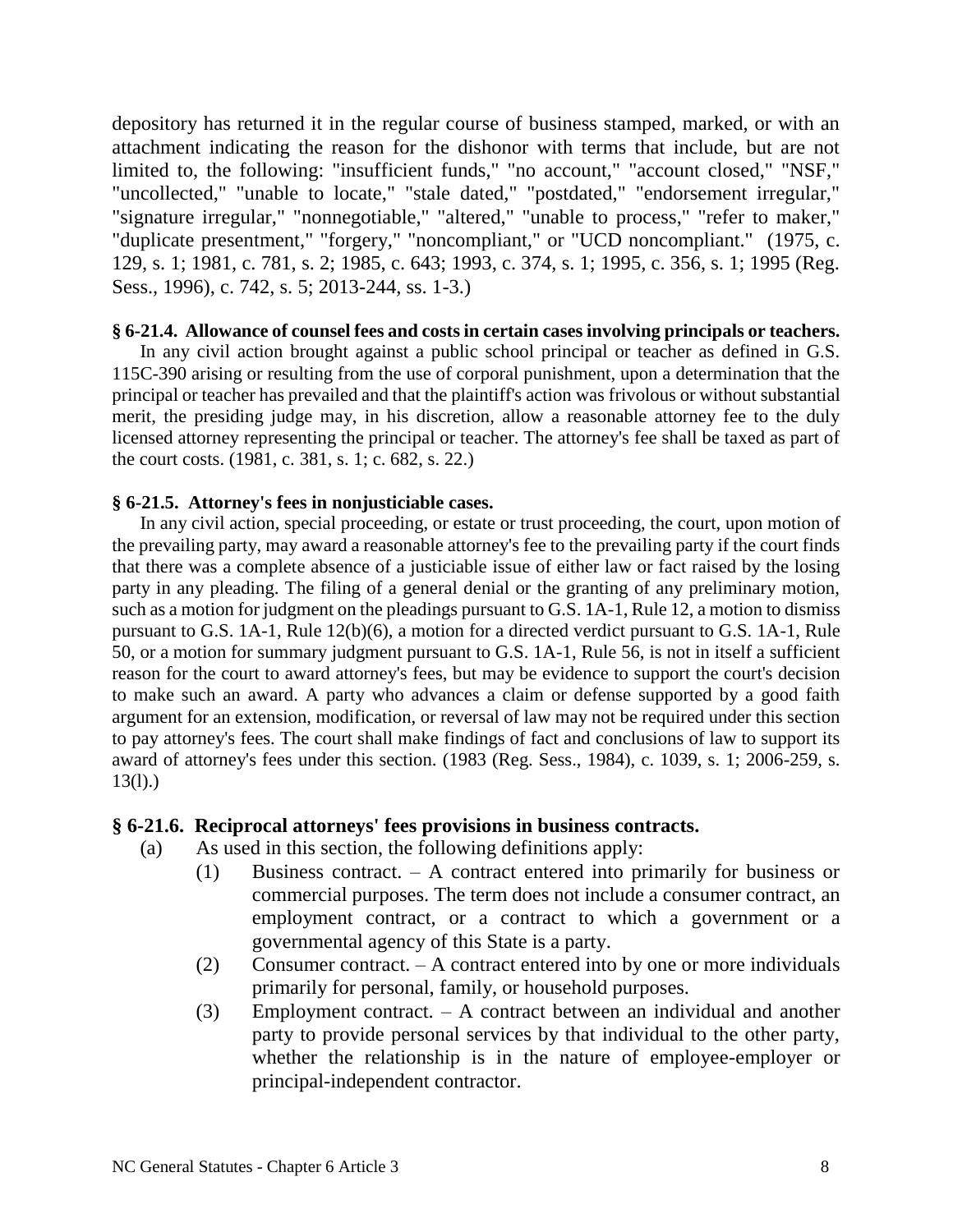(4) Reciprocal attorneys' fees provisions. – Provisions in any written business contract by which each party to the contract agrees, in the manner set out in subsection (b) of this section, upon the terms and subject to the conditions set forth in the contract that are made applicable to all parties, to pay or reimburse the other parties for attorneys' fees and expenses incurred by reason of any suit, action, proceeding, or arbitration involving the business contract.

(b) Reciprocal attorneys' fees provisions in business contracts are valid and enforceable for the recovery of reasonable attorneys' fees and expenses only if all of the parties to the business contract sign by hand the business contract. Signature "by hand" is not intended to prevent the application of this section to a business contract executed by either of the following:

- (1) A party's electronic signature, as defined in G.S. 66-312, if the party's electronic signature originates from an affirmative action on the part of the party to evidence acceptance and execution such as typing the party's signature or writing the party's signature with a finger or stylus on a touchscreen to indicate acceptance and execution.
- (2) A party's manual signature that is delivered by an electronic reproductive image thereof.

(c) If a business contract governed by the laws of this State contains a reciprocal attorneys' fees provision, the court or arbitrator in any suit, action, proceeding, or arbitration involving the business contract may award reasonable attorneys' fees in accordance with the terms of the business contract. In determining reasonable attorneys' fees and expenses under this section, the court or arbitrator may consider all relevant facts and circumstances, including, but not limited to, the following:

- (1) The amount in controversy and the results obtained.
- (2) The reasonableness of the time and labor expended, and the billing rates charged, by the attorneys.
- (3) The novelty and difficulty of the questions raised in the action.
- (4) The skill required to perform properly the legal services rendered.
- (5) The relative economic circumstances of the parties.
- (6) Settlement offers made prior to the institution of the action.
- (7) Offers of judgment pursuant to Rule 68 of the North Carolina Rules of Civil Procedure and whether judgment finally obtained was more favorable than such offers.
- (8) Whether a party unjustly exercised superior economic bargaining power in the conduct of the action.
- (9) The timing of settlement offers.
- (10) The amounts of settlement offers as compared to the verdict.
- (11) The extent to which the party seeking attorneys' fees prevailed in the action.
- (12) The amount of attorneys' fees awarded in similar cases.
- (13) The terms of the business contract.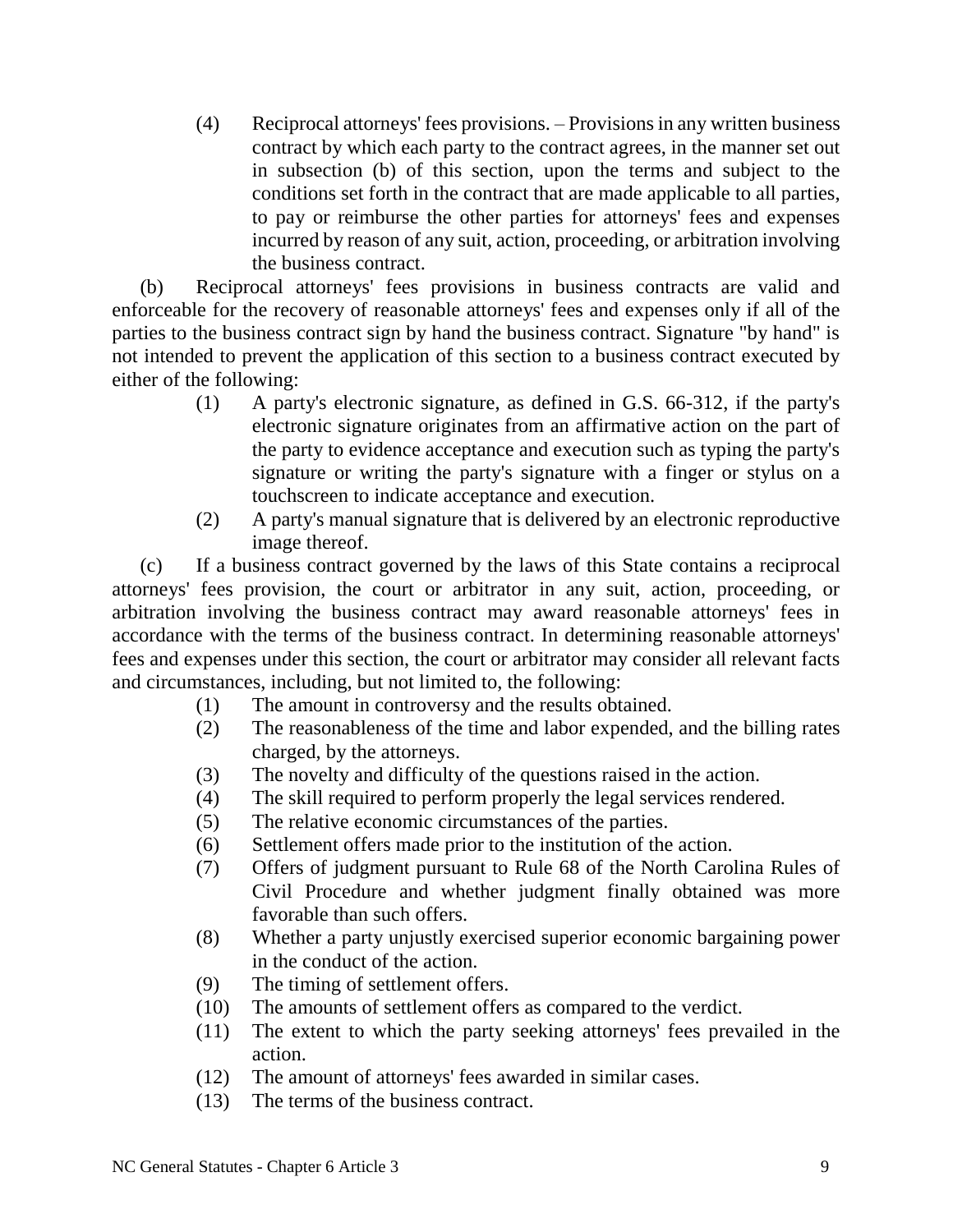(d) Reasonable attorneys' fees and expenses shall not be governed by (i) any statutory presumption or provision in the business contract providing for a stated percentage of the amount of such attorneys' fees or (ii) the amount recovered in other cases in which the business contract contains reciprocal attorneys' fees provisions.

Nothing in this section shall in any way make valid or invalid attorneys' fees provisions in consumer contracts or in any note, conditional sale contract, or other evidence of indebtedness that is otherwise governed by G.S. 6-21.2. If the business contract is also a note, conditional sale contract, or other evidence of indebtedness that is otherwise governed by G.S. 6-21.2, then the parties that are entitled to recover attorneys' fees and expenses may elect to recover attorneys' fees and expenses either under this section or G.S. 6-21.2 but may recover only once for the same attorneys' fees and expenses.

(f) In any suit, action, proceeding, or arbitration primarily for the recovery of monetary damages, the award of reasonable attorneys' fees may not exceed the amount in controversy.

(g) Nothing in this section shall in any way make valid or invalid attorneys' fees provisions in a contract of insurance governed by Chapter 58 of the General Statutes. (2011-341, s. 2; 2015-264, s. 32.5.)

# **§ 6-21.7. Attorneys' fees; cities or counties acting outside the scope of their authority.**

In any action in which a city or county is a party, upon a finding by the court that the city or county violated a statute or case law setting forth unambiguous limits on its authority, the court shall award reasonable attorneys' fees and costs to the party who successfully challenged the city's or county's action. In any action in which a city or county is a party, upon finding by the court that the city or county took action inconsistent with, or in violation of, G.S. 160D-108(b) or G.S. 143-755, the court shall award reasonable attorneys' fees and costs to the party who successfully challenged the local government's failure to comply with any of those provisions. In all other matters, the court may award reasonable attorneys' fees and costs to the prevailing private litigant. For purposes of this section, "unambiguous" means that the limits of authority are not reasonably susceptible to multiple constructions. (2011-299, s. 1; 2019-111, s. 1.11; 2020-25, s. 1.)

# **§ 6-22. Petitioner to pay costs in certain cases.**

The petitioner shall pay the costs in the following proceedings:

- (1) In petitions for draining or damming lowlands where the petitioner alone is benefited.
- (2) In petitions for condemnation of water millsites when the petitioner is allowed to erect the mill; but when he is not allowed to erect the mill, the costs shall be paid by the person who is allowed to do so.
- (3) In petitions for condemnation of land for railroads, street railways, telegraph, telephone or electric power or light companies, or for water supplies for public institutions, or for the use of other quasi-public or municipal corporations; unless in the opinion of the superior court the defendant improperly refused the privilege, use or easement demanded, in which case the costs must be adjudged as to the court may appear equitable and just.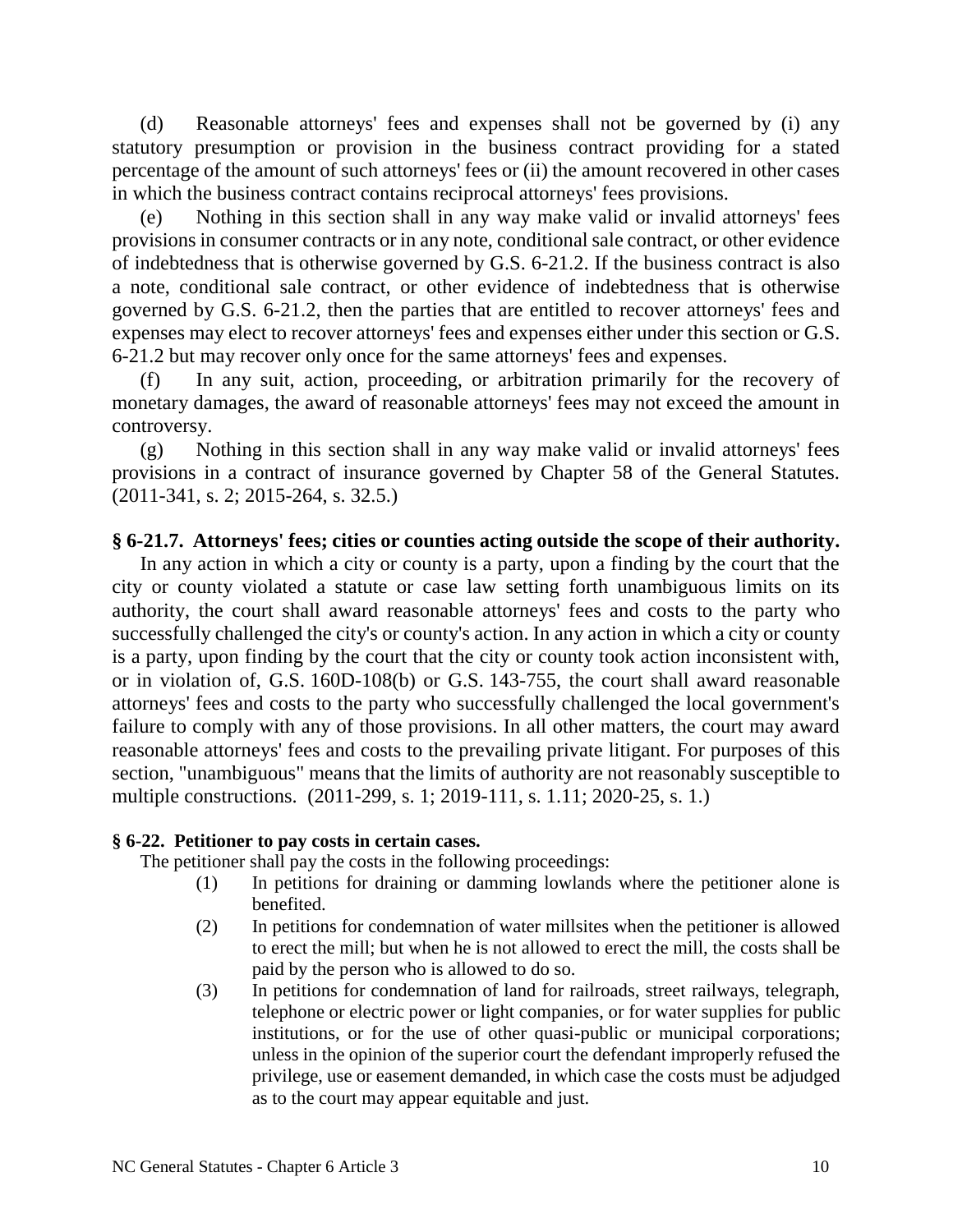(4) When the petition is refused. (Code, ss. 1299, 1855, 2013; 1893, c. 63; 1903, c. 562; Rev., s. 1269; C.S., s. 1245; 1945, c. 635.)

### **§ 6-23. Defendant unreasonably defending after notice of no personal claim to pay costs.**

In case of a defendant, against whom no personal claim is made, the plaintiff may deliver to such defendant with the summons, a notice subscribed by the plaintiff or his attorney, setting forth the general object of the action, a brief description of the property affected by it, if it affects real or personal property, and that no personal claim is made against such defendant. If a defendant on whom such notice is served unreasonably defends the action, he shall pay costs to the plaintiff. (Code, s. 216; Rev., s. 1270; C.S., s. 1246.)

## **§ 6-24. Suits by an indigent; payment of costs by an indigent.**

A person who sues as an indigent is not required to advance the required court costs and no officer shall require any fee of the person. If a court enters a judgment in favor of a person suing as an indigent and does not require another party to the suit to pay the costs of the suit, the court may require the indigent person to pay any costs of the suit that were not required to be paid because the person was indigent. (1868-9, c. 96, s. 3; Code, s. 212; 1895, c. 149; Rev., s. 1265; C.S., s. 1247; 1993, c. 435, s. 5.)

#### **§ 6-25. Party seeking recovery on usurious contracts; no costs.**

No costs shall be recovered by any party, whether plaintiff or defendant, who may endeavor to recover upon any usurious contract. (1895, c. 69; Rev., s. 1271; C.S., s. 1248.)

#### **§ 6-26. Costs in special proceedings.**

The costs in special proceedings shall be as allowed in civil actions, unless otherwise specially provided. (Code, s. 541; Rev., s. 1272; C.S., s. 1249.)

## **§ 6-27. Repealed by Session Laws 1971, c. 269, s. 15.**

### **§ 6-28. Costs of laying off homestead and exemption.**

The costs and expenses of appraising and laying off the homestead or personal property exemptions, when the same is made under execution, shall be charged and included in the officer's bill of fees upon such execution or other final process; and when made upon the petition of the owner, they shall be paid by such owner, and the latter costs shall be a lien on said homestead. (Code, s. 510; Rev., s. 1274; C.S., s. 1251.)

#### **§ 6-29. Costs of reassessment of homestead.**

If the superior court at term shall confirm the appraisal or assessment, or shall increase the exemption allowed the debtor or claimant, the levy shall stand only upon the excess remaining, and the creditor shall pay all the costs of the proceeding in court. If the amount allowed the debtor or claimant is reduced, the costs of the proceeding in court shall be paid by the debtor or claimant, and the levy shall cover the excess then remaining. (Code, s. 521; Rev., s. 1275; C.S., s. 1252.)

## **§ 6-30. Costs against infant plaintiff; guardian responsible.**

When costs are adjudged against an infant plaintiff, the guardian by whom he appeared in the action shall be responsible therefor. (Code, s. 534; Rev., s. 1276; C.S., s. 1253.)